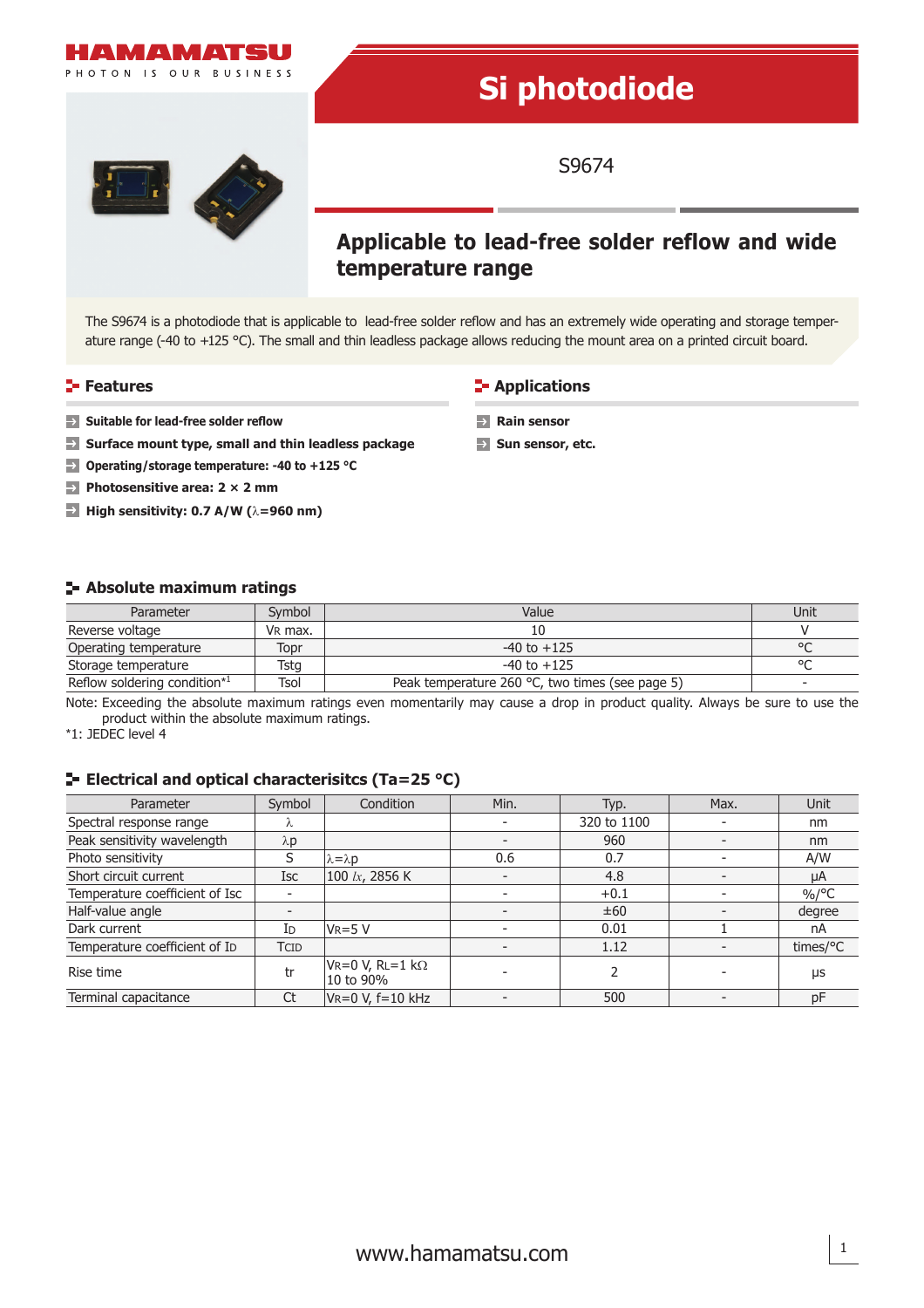

#### **Spectral response Photosensitivity temperature characteristics**



# **Linearity**



**Park current vs. reverse voltage** 



KSPDB0250EB

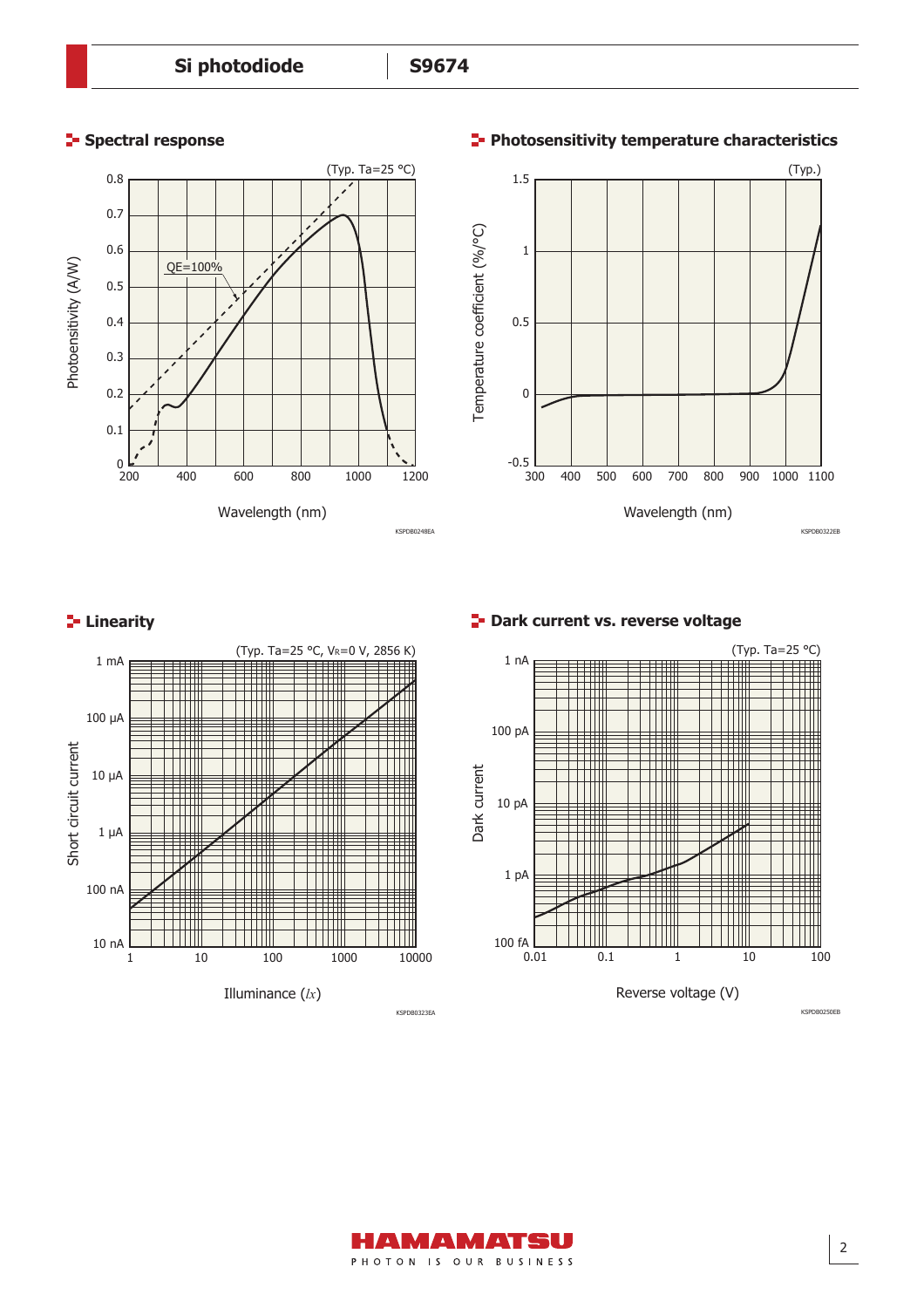

# **Directivity**



# **<sup>1</sup>** Dimensional outline (unit: mm)



Tolerance unless otherwise noted: ±0.15, ±2°

KSPDA0179EC

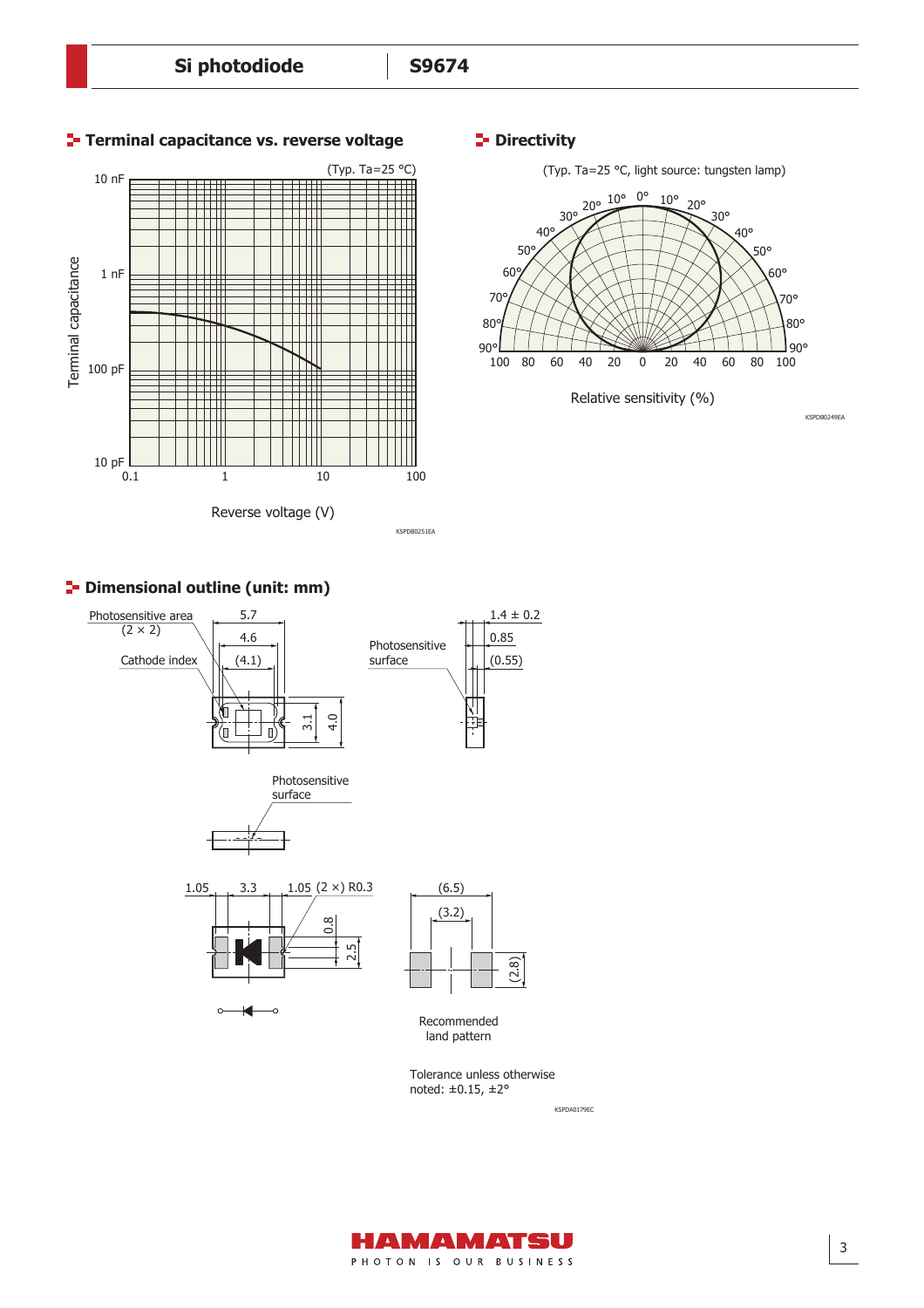# **Standard packing specifications**

Reel (conforms to JEITA ET-7200)

| $\sim$<br>$O$ IMF<br>nsions | שטד<br>uldilicler    | . .<br>ap<br>widtr | ena<br>æv | $\sim$ $\sim$<br>$H = H$<br>$\overline{\phantom{a}}$<br>teristics.<br>udidu.<br>аш<br>$\overline{\mathbf{r}}$ |
|-----------------------------|----------------------|--------------------|-----------|---------------------------------------------------------------------------------------------------------------|
| $\sim$ $-$<br>mn<br>57<br>ت | <sup>00</sup><br>mn. | mm<br>--           | vrene     | ictive<br><u>nnc</u>                                                                                          |

Embossed tape (unit: mm, material: polystyrene, conductive)



- Packing quantity 2000 pcs/reel
- Packing type Reel and desiccant in moisture-proof packaging (vacuum-sealed)